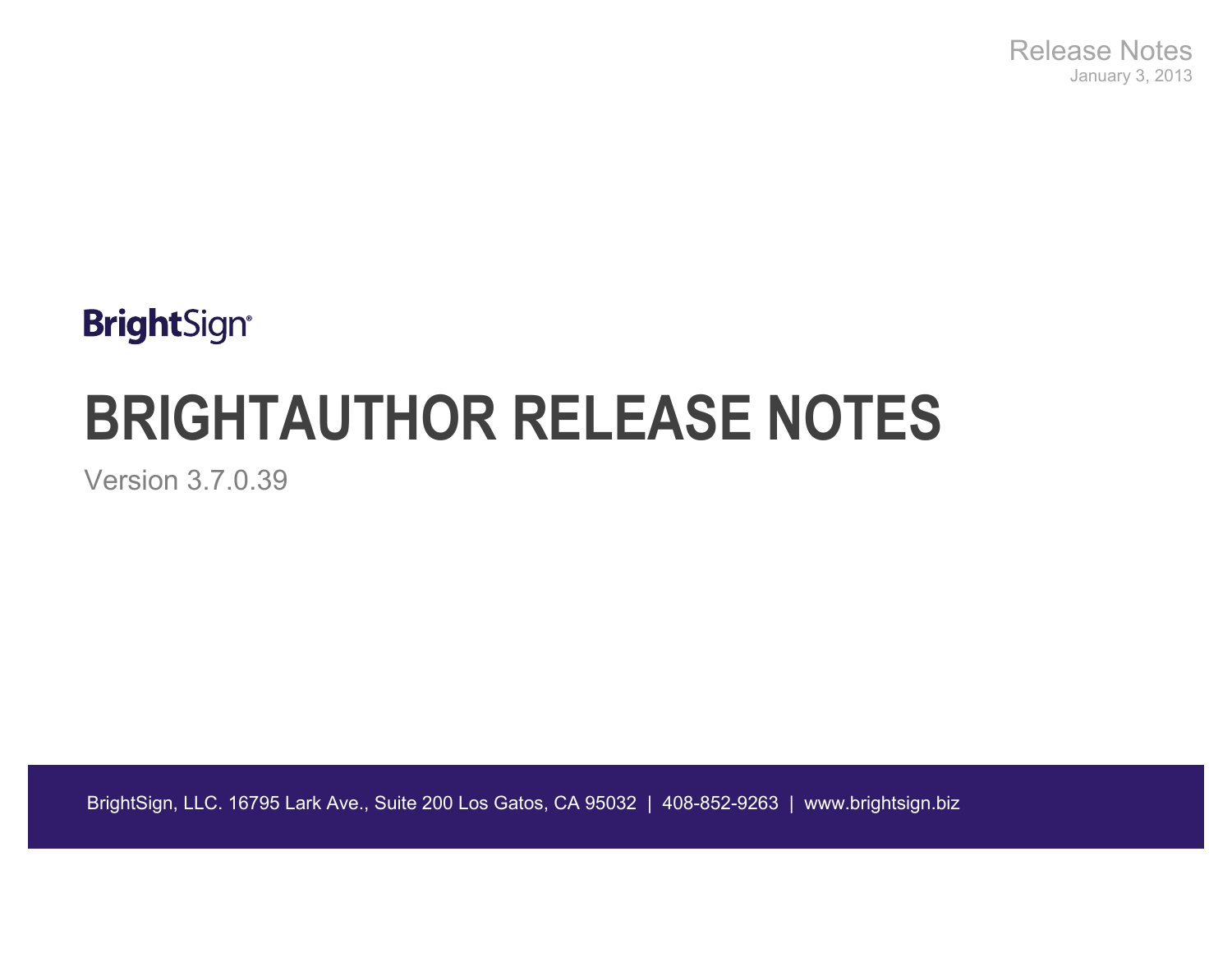## BrightAuthor Requirements

- PC with Windows Vista or Windows 7, plus Microsoft .Net Framework 4.0 or later
- BrightSign XD230, XD1030, XD1230, HD120, HD220, HD1020, or AU320

#### **Minimum Firmware Required: 4.6.46**

• BrightSign HD110, HD 210, HD410, HD810, HD1010, or HD1010w

## **Minimum Firmware Required: 3.10.35**

## Help and Feedback

If you would like to learn more about the new BrightAuthor features described below, please download the [User Guide.](http://support.brightsign.biz/entries/314526-brightsign-user-guides-troubleshooting) If you are new to BrightAuthor, you can also visit the [Tutorial Videos](http://www.brightsign.biz/tutorials.php) page. If you have any questions, please contact us at [support@brightsign.biz.](mailto:support@brightsign.biz)

## Changes Since 3.7.0.37

## **New Features**

• Up-to-date localization support for the following languages: Chinese (simplified), French, German, Italian, Japanese, Portuguese, Russian, and Spanish